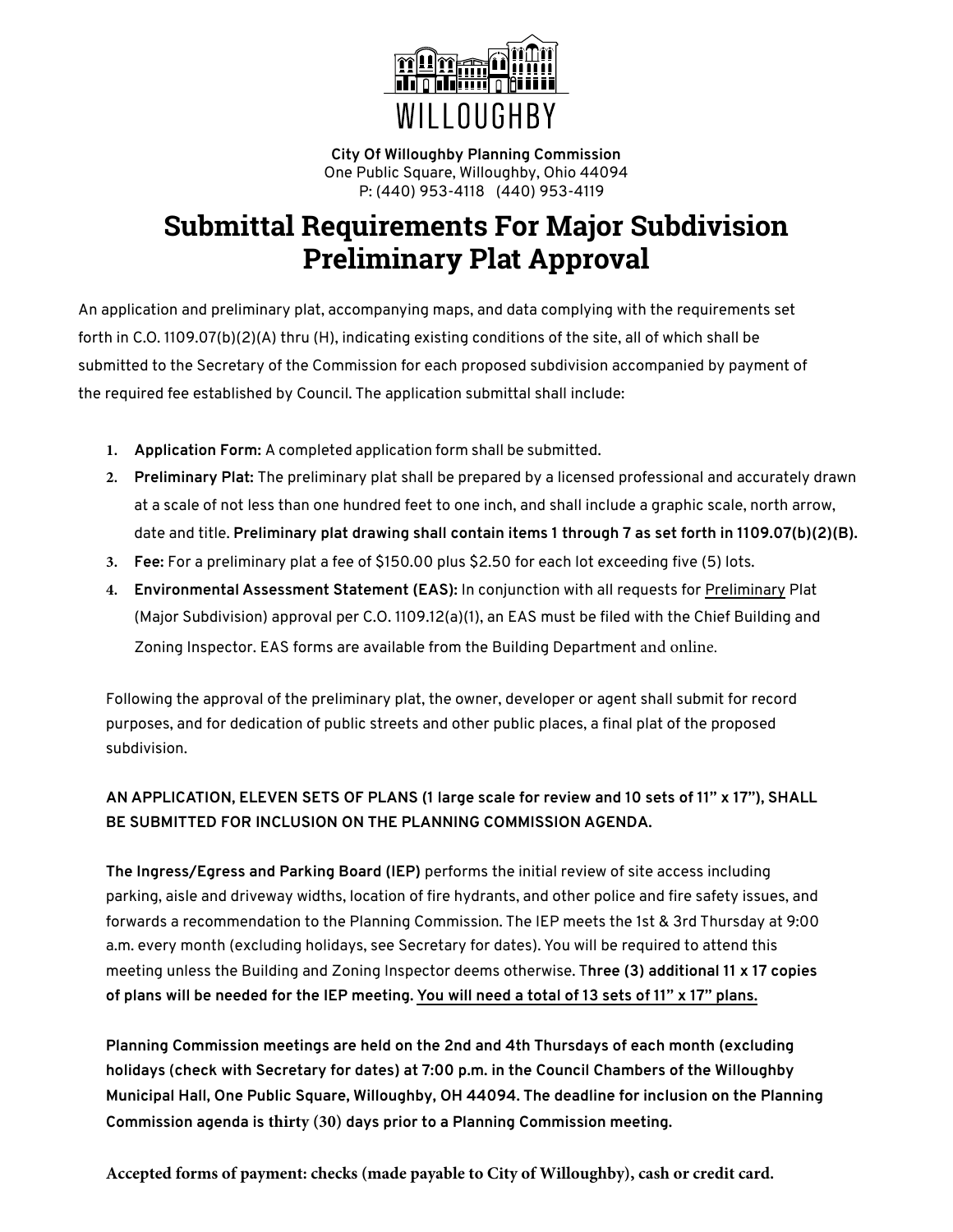# **Major Subdivision Preliminary Plat Approval Application Procedures**

- **1. PARCEL ADDRESS:** Address of property for which rezoning is requested. If property is vacant, Planning Commission will assign a tentative address.
- **2. PERMANENT PARCEL NO.:** The number assigned to the property in the Lake County Tax Records. The Planning Commission Secretary may assist you in obtaining this number.
- **3. CURRENT ZONING DISTRICT:** As identified on the Official Zoning Map. The Planning Commission may assist you with the district. PROPOSED ZONING: as requested by applicant.
- **4. APPLICANT NAME, ADDRESS, PHONE NO. & EMAIL ADDRESS:** Applicant may be any person authorized by the landowner to request change of zoning. Evidence of such authority, such as a purchase agreement or option instrument, is required.
- **5. PROPERTY OWNER:** If applicant is not property owner identify property owner name, address, phone number (business and/or cell) and email address.
- **6. LOTS TO BE CREATED:** How many lots are created?
- **7. EXHIBIT DOCUMENTATION:** Attach additional information, drawings, or exhibits which will assist the Planning Commission to clearly understand your request and to make an informal and timely decision. The Commission may require the following data if applicable to your request:
	- A. Preliminary site plan
	- B. Traffic analysis
	- C. Drainage analysis
	- D. Construction schedule
	- E. Landscape plan
	- F. Any other information deemed necessary to access the impact of your proposal

It is recommended to consult with the Planning Commission Secretary about the contents of your application.

**8. SIGNATURE:** Be sure to sign and date the application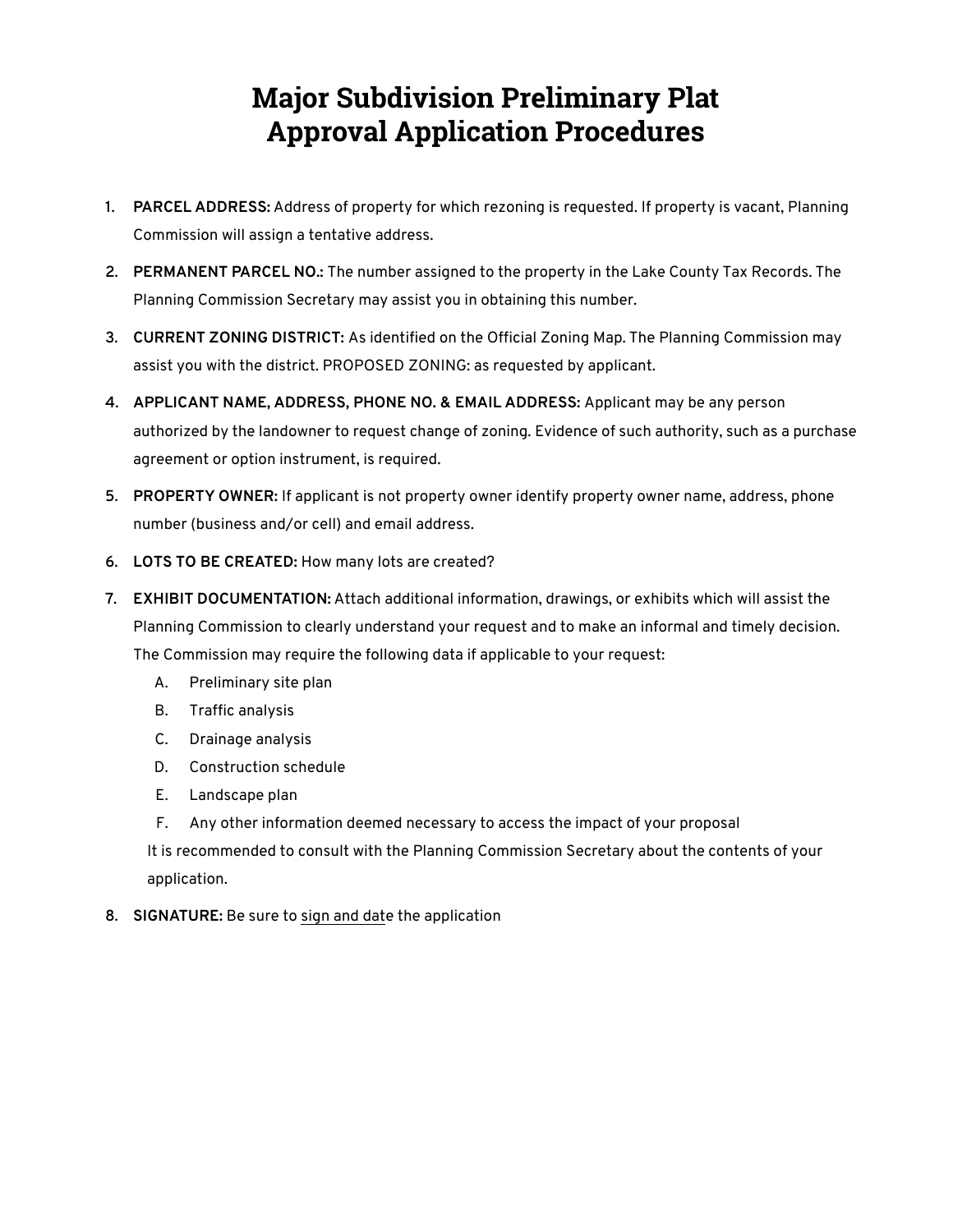### **Major Subdivision Preliminary Plat Approval Application**

| <b>COMPLETE THIS SECTION IF APPLICANT IS OTHER THAN LANDOWNER:</b>                                                                                               |  |  |  |
|------------------------------------------------------------------------------------------------------------------------------------------------------------------|--|--|--|
|                                                                                                                                                                  |  |  |  |
|                                                                                                                                                                  |  |  |  |
|                                                                                                                                                                  |  |  |  |
|                                                                                                                                                                  |  |  |  |
| 6.Subdivision will create _________lots.<br>A SKETCH PLAT MAY BE SUBMITTED FOR DISCUSSION BY PLANNING COMMISSION PRIOR TO APPLICATION.                           |  |  |  |
| 7. Briefly describe exhibits which are part of this application (e.g. preliminary dev. plan):                                                                    |  |  |  |
|                                                                                                                                                                  |  |  |  |
|                                                                                                                                                                  |  |  |  |
|                                                                                                                                                                  |  |  |  |
|                                                                                                                                                                  |  |  |  |
|                                                                                                                                                                  |  |  |  |
| 8. THE UNDERSIGNED APPLICANT HEREBY REQUESTS APPROVAL OF A PRELIMINARY PLAT FOR A MAJOR<br>SUBDIVISION OF LAND ON THE BASIS OF REPRESENTATIONS CONTAINED HEREIN. |  |  |  |

| Applicant Signature<br>____ | ____ |
|-----------------------------|------|
|-----------------------------|------|